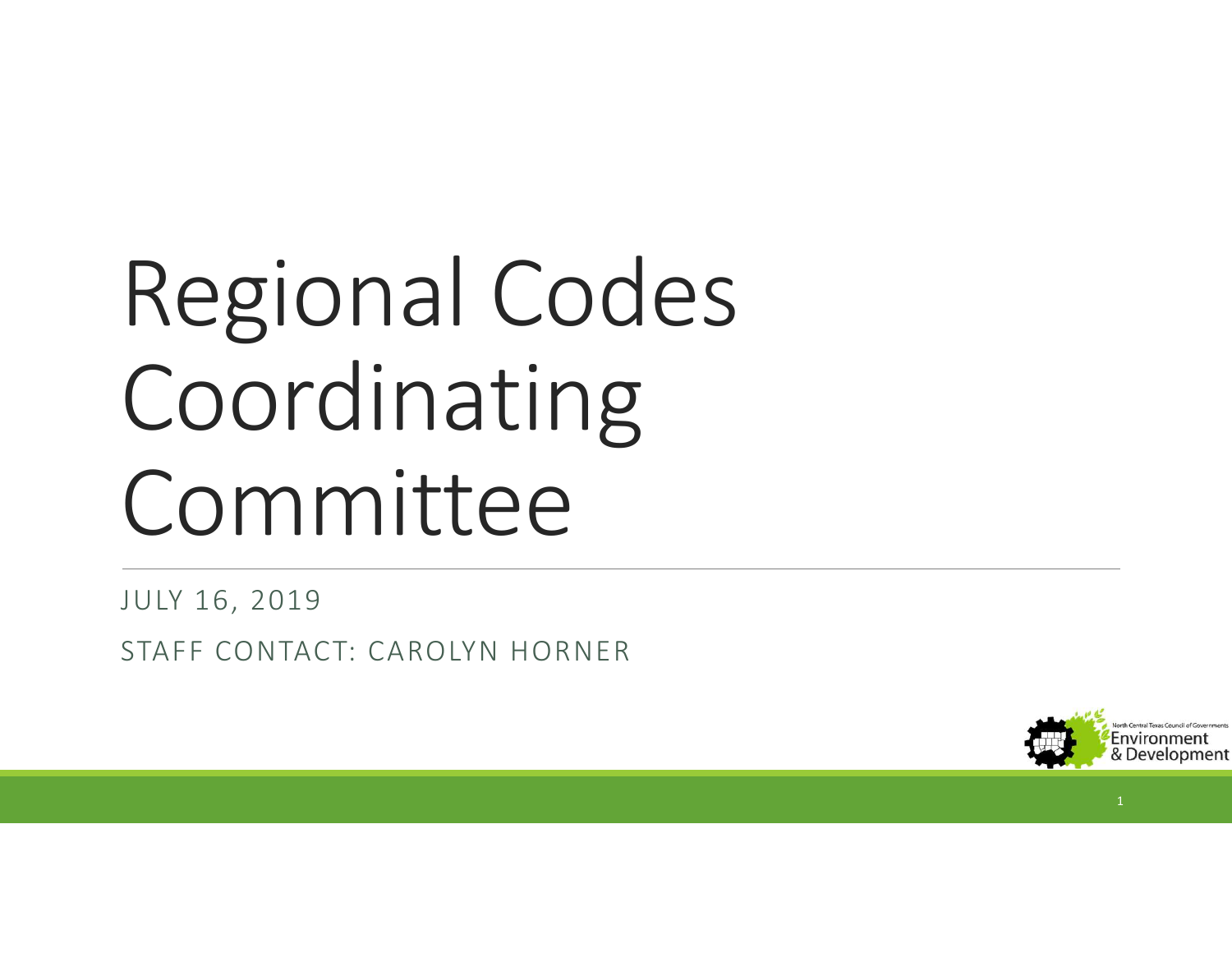## 911 Call Training next door: Please be aware of intermittent loud voices and language

JULY 16, 2019



2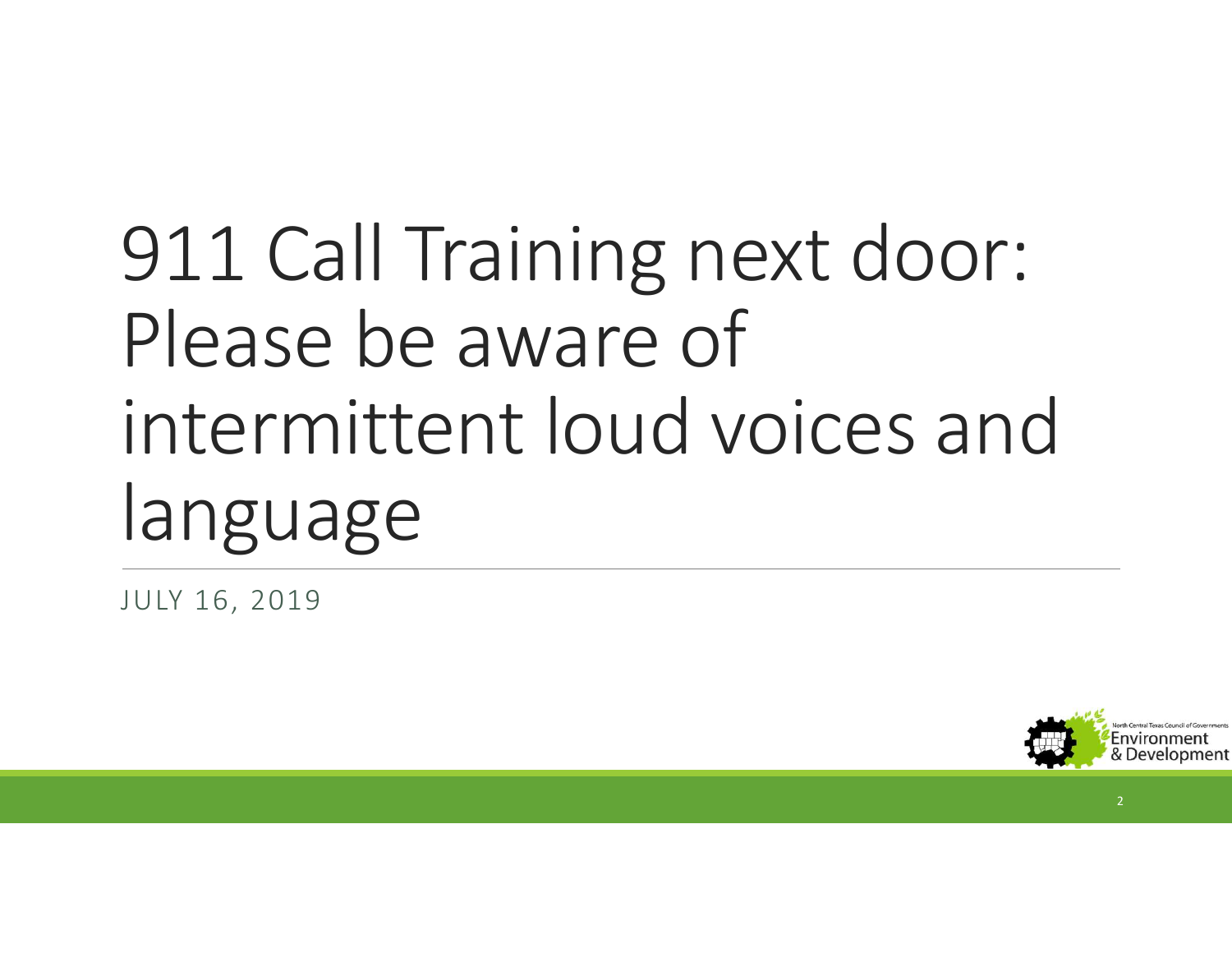Housekeeping items:

-snacks in the breakroom are a fund raiser, 50 cents apiece. If you want to indulge, please put your contribution in the cash bag on the table. -restrooms are available outside of the limited access area. Staff recommends a restroom break during the meeting, so staff can be at the door for access.

-please do not hang out in the break room area, so we do not disturb the class in session.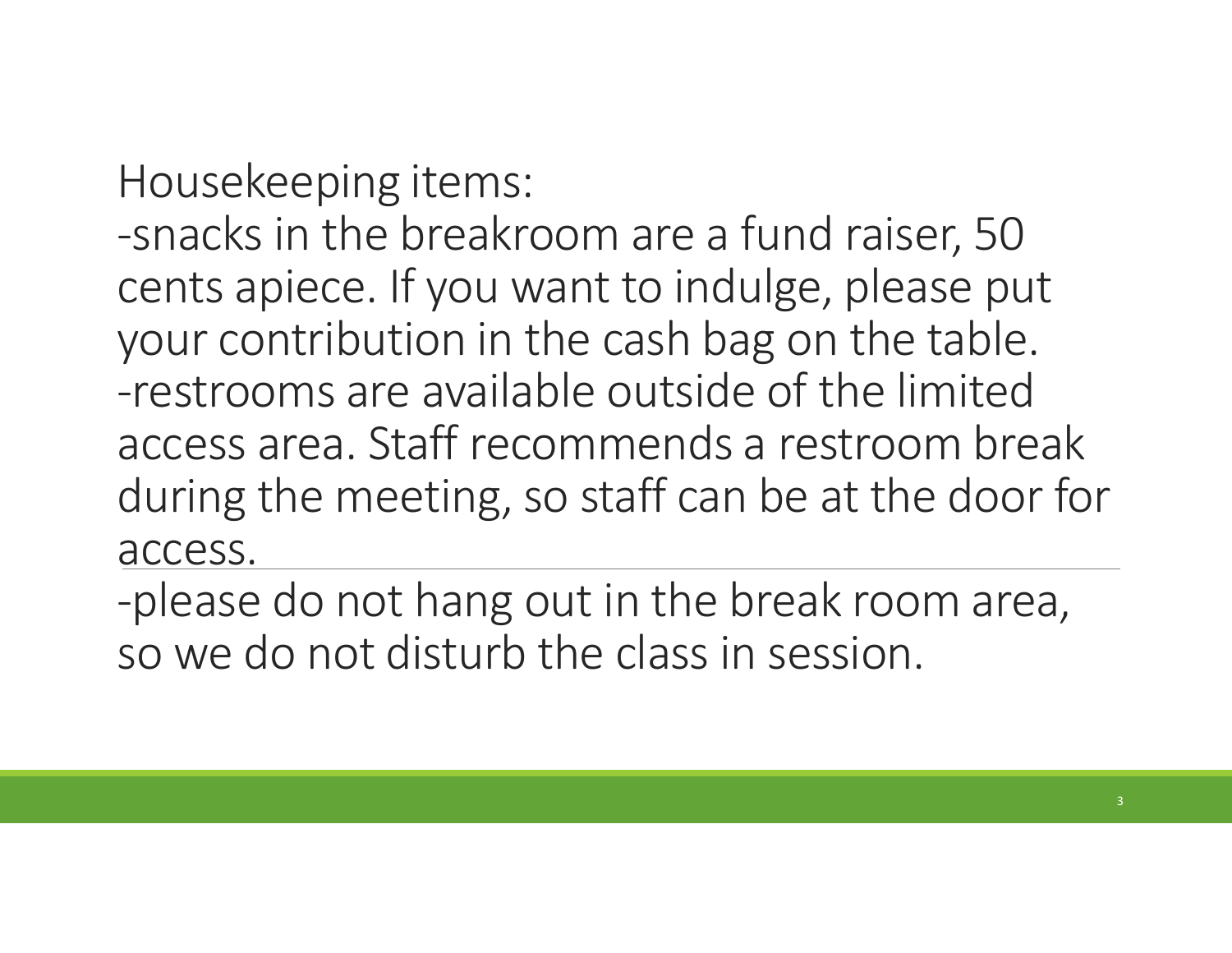#### 1. Welcome and Introductions.

Action Items/Presentations

#### 2. Meeting Summary.

Nelcome and Introductions.<br>I. The April 30, 2019 meeting summary will be<br>I. The April 30, 2019 meeting summary will be<br>presented for approval. presented for approval.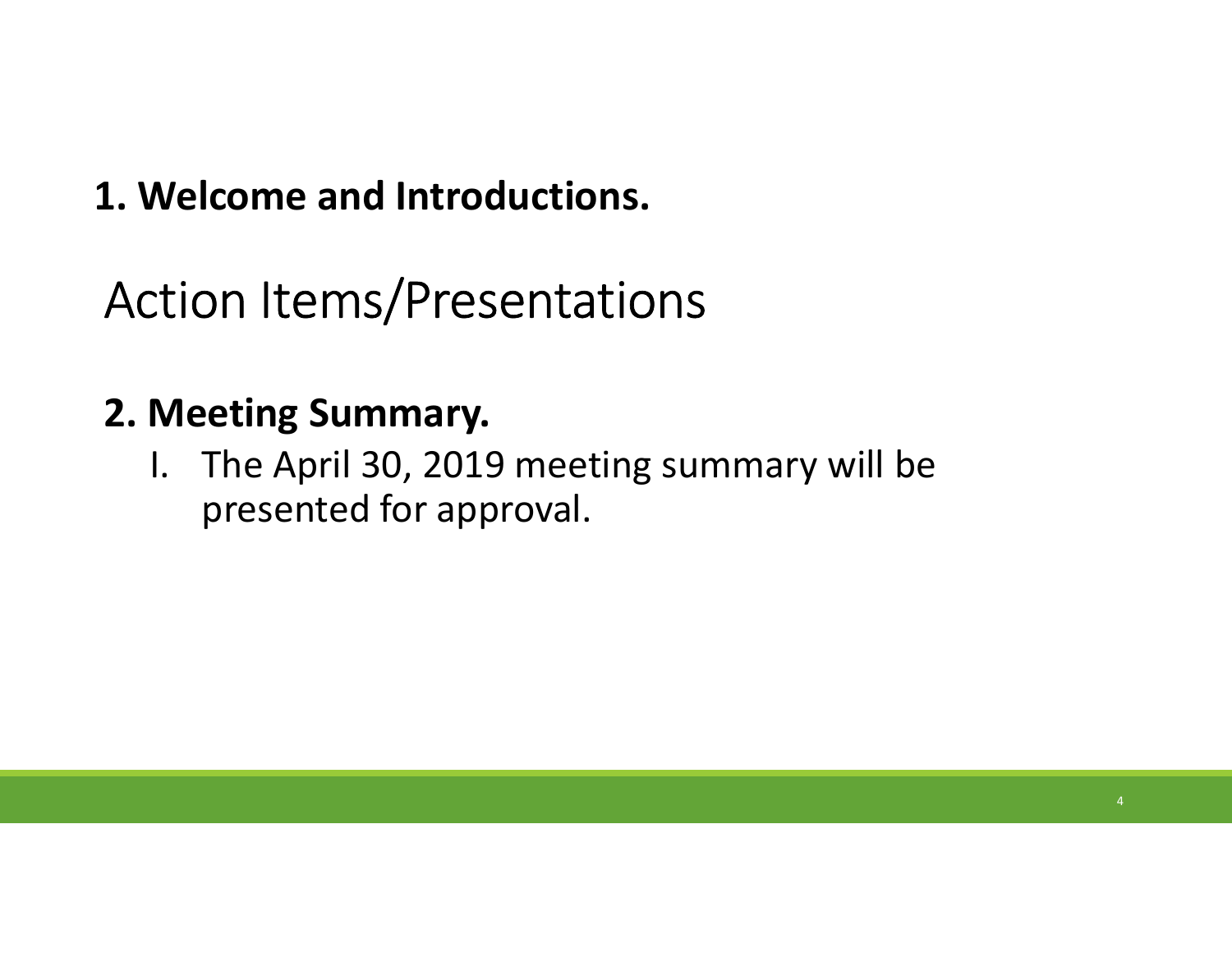3. 86<sup>th</sup> Texas Legislative Session Update. Jim Olk, City of Garland and Vice Chair of the RCCC, will discuss the outcome of the session.

\*a copy of HB 2439 has been provided for your review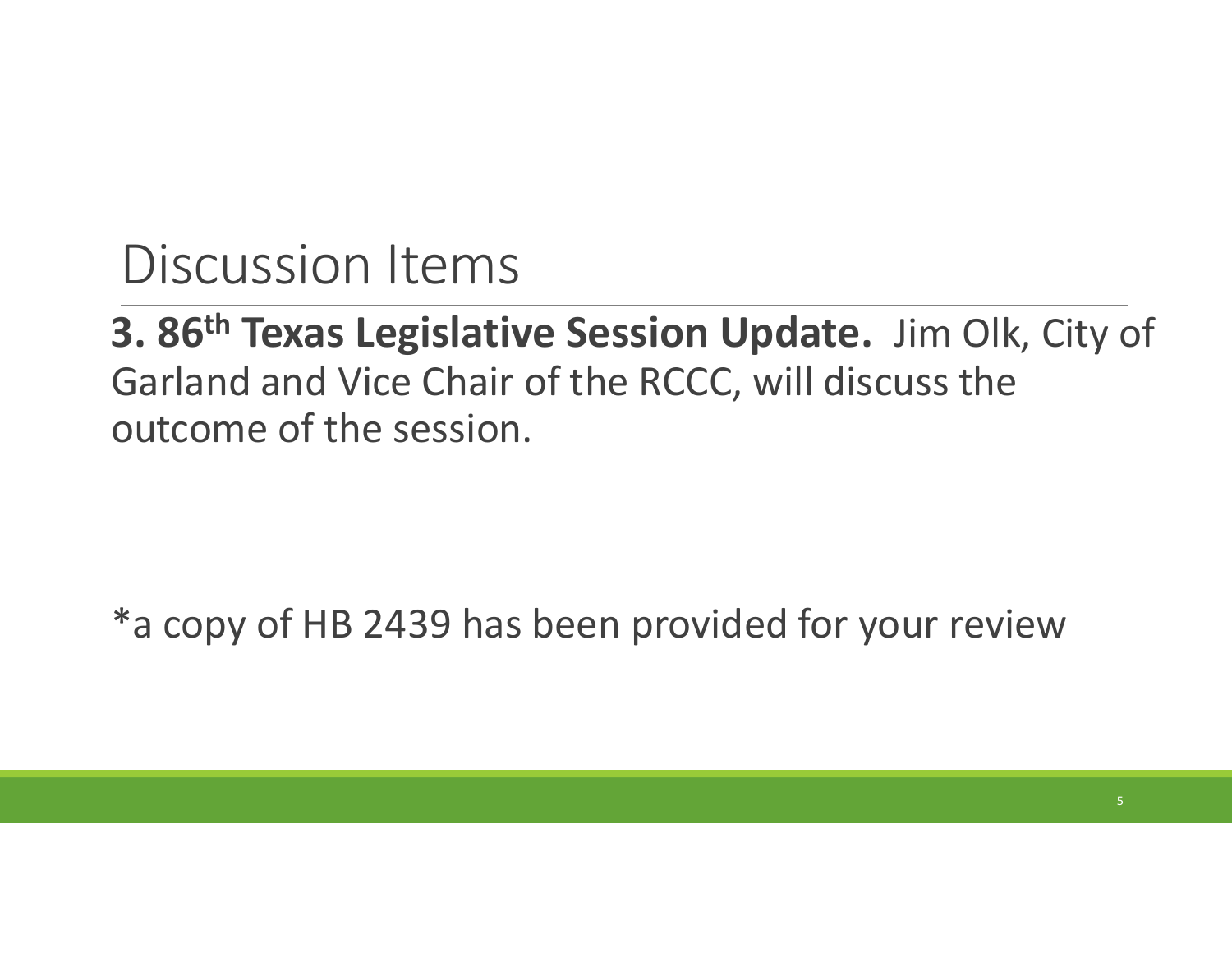4. Regional Codes Coordinating Committee FY2020 Reappointments/Appointments. RCCC members whose terms are expiring will be considered for another term. Prospective Members will also be considered. The FY2020 membership terms begins on October 1, 2019.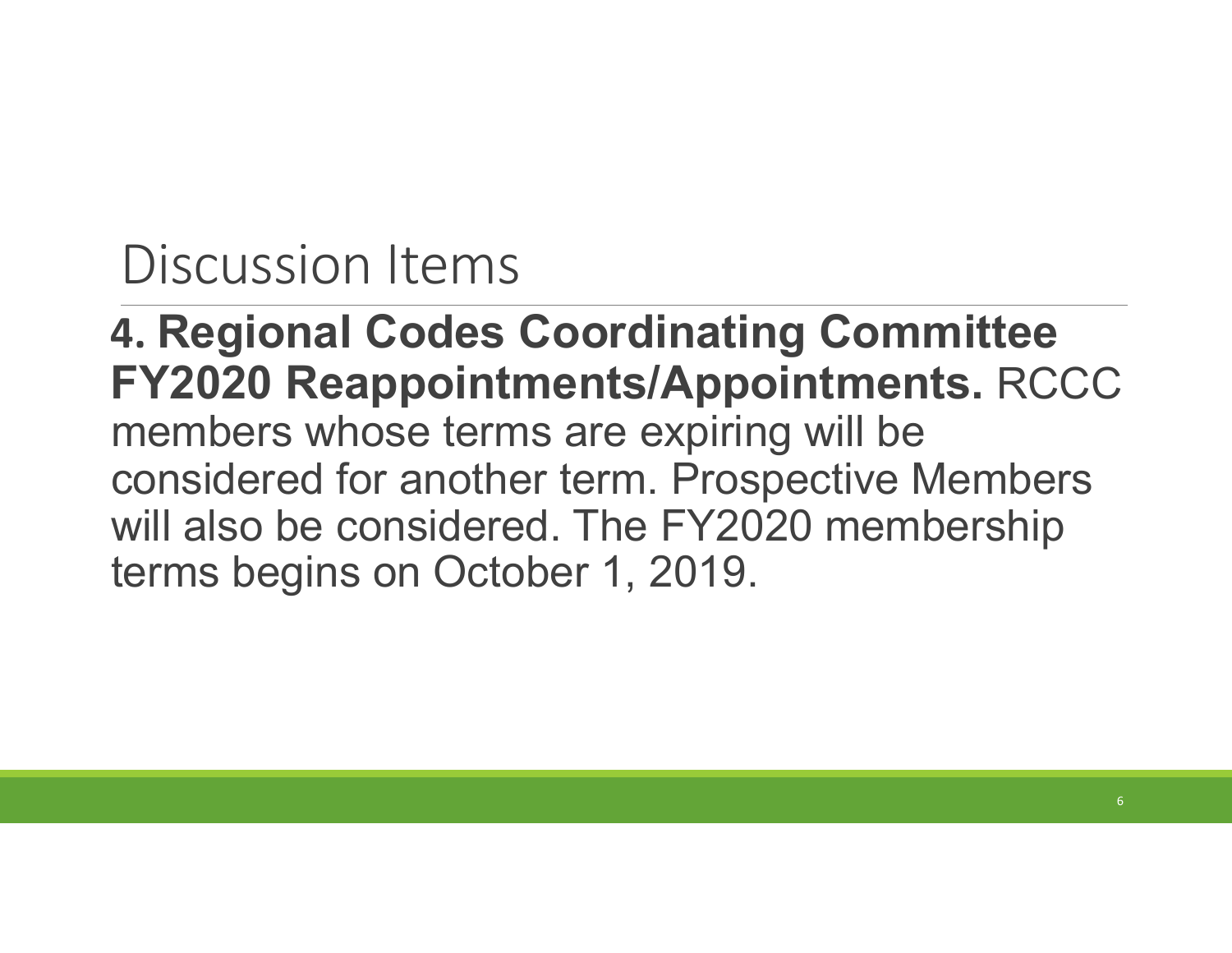## Regional Codes Coordinating Committee FY2020 Membership

#### Current Members Seeking Reappointment

- Suzanne Arnold, Chief Building Official, City of Coppell
- Larry Bartlett, Lead Plumbing Coordinator, TDIndustries
- Paul Coker, Chief Building Official, City of Mansfield
- Tommy Ford, President, Tommy Ford Construction\* Allison Gray, Asst. Director, City of Fort Worth
- 
- David Kerr, Fire Marshal, City of Melissa
- David Lehde, Dir. Of Gov't Affairs, Dallas Builders Association
- Bob Morgan, Senior Fire Protection Eng., City of Fort Worth
- Bruce Rachel, Architect, Hensley Lamkin Rachel, Inc.
- Rick Ripley, Building Official, City of Arlington
- James Rodriguez, Ex. Vice President, Fox Energy Specialists Bahman Yazdani, Assc. Director, TXA&M Energy Systems Laboratory
- 
- \*originally not on slide, but did submit paperwork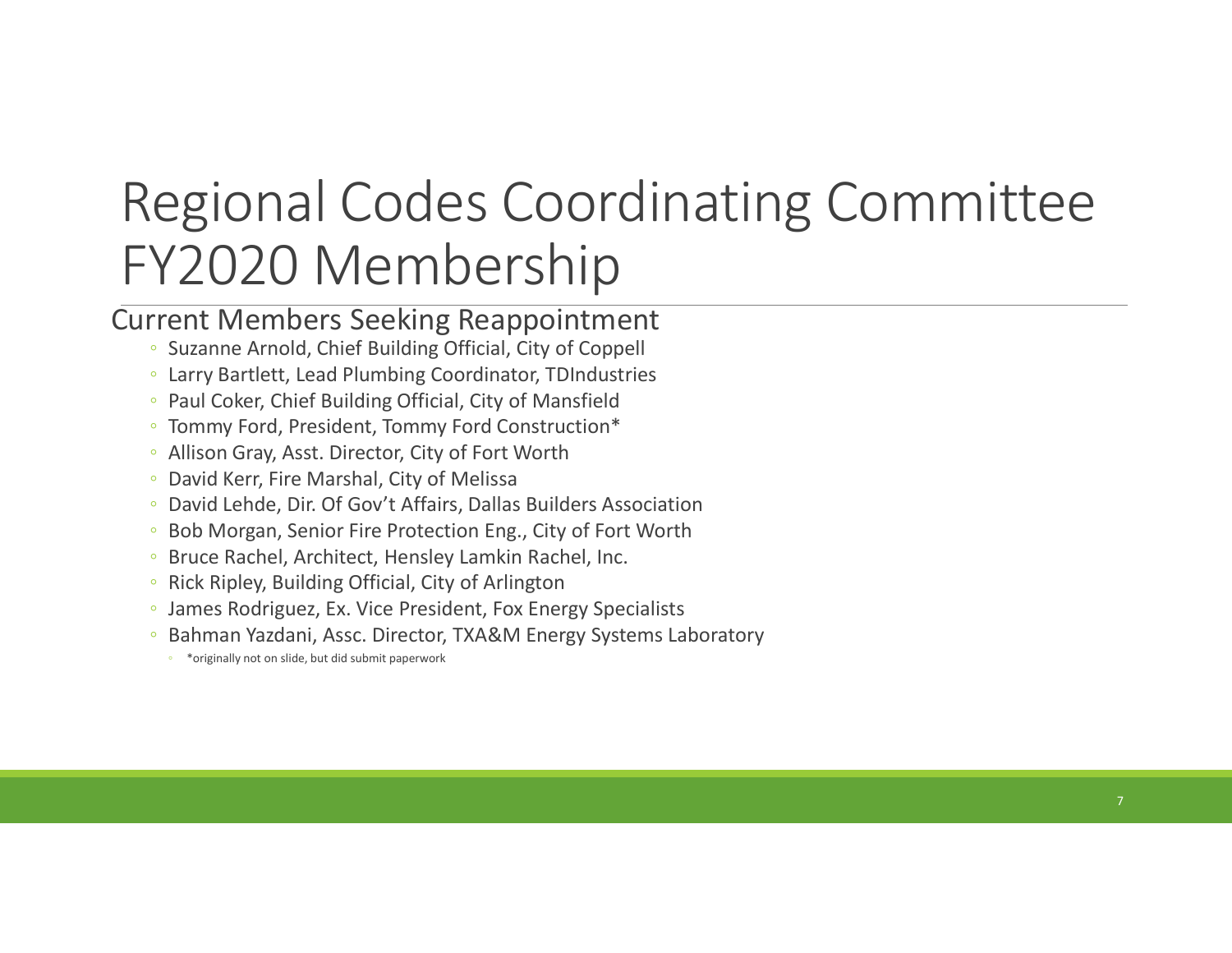## Regional Codes Coordinating Committee FY2020 Membership

Public Sector:

- One Vacancy for a professional involved in municipal inspections with a city or county in North Central Texas who possess technical expertise in construction codes (building, plumbing, electrical, mechanical, or residential). FY2020 Membership<br>
Public Sector:<br>
- One Vacancy for a professional involved in municipal inspections with a<br>
city or county in North Central Texas who possess technical expertise in<br>
construction codes (building, plumbing

◦ Prospective Members –

- Robert Wallace, Building Official, City of Hurst
- Grover C. Joiner (Cleve), Chief Building Official, City of Corinth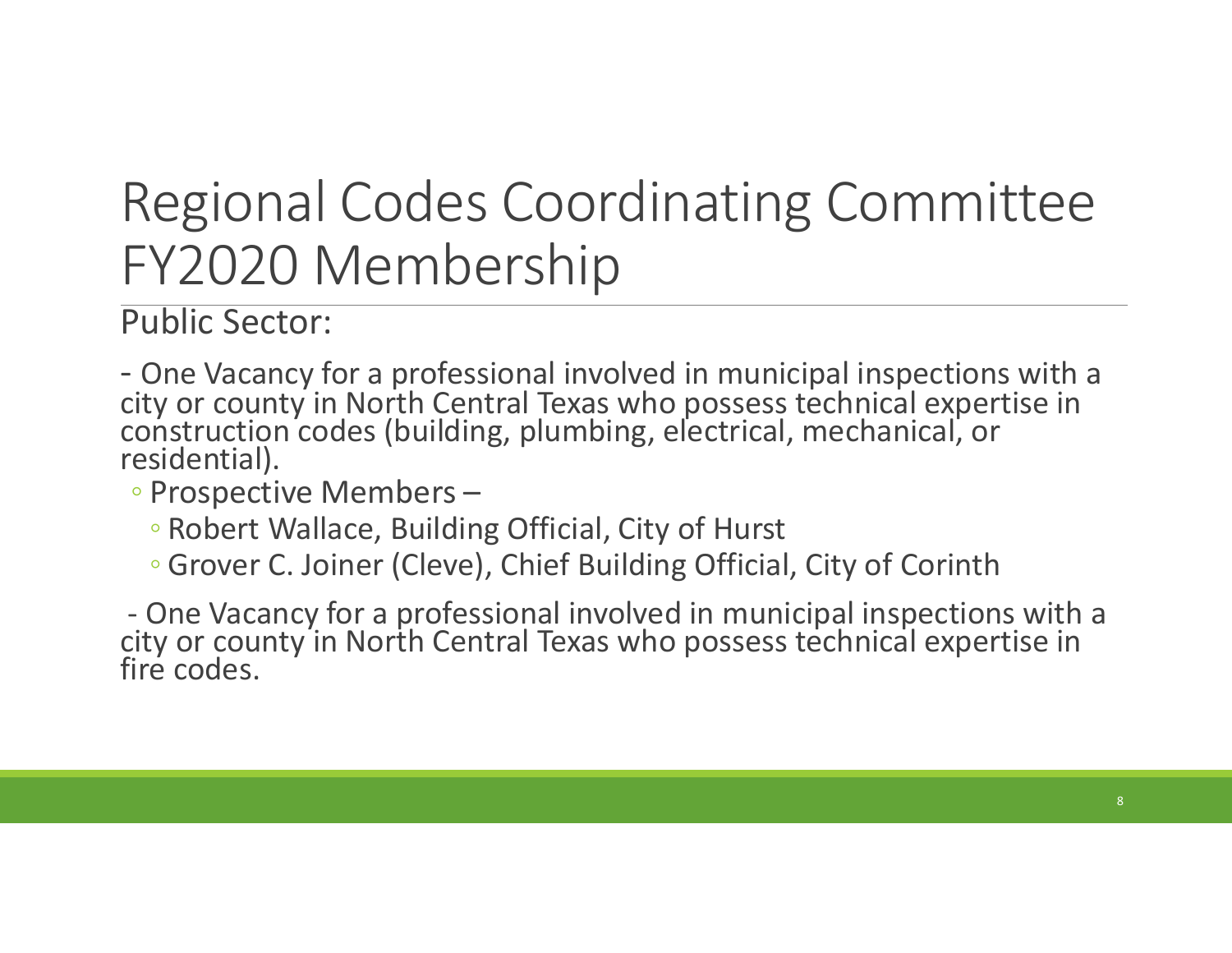## Regional Codes Coordinating Committee FY2020 Membership Regional Codes Coordinating Committee<br>- FY2020 Membership<br>- One vacancy for a professional from the private sector - such as architects,<br>- One vacancy for a professional from the private sector - such as architects,<br>engine Regional Codes Coordinating Committee<br>FY2020 Membership<br>Private Sector:<br>- One vacancy for a professional from the private sector - such as architects,<br>engineers, builders, or contractors - who is involved with municipal bu

#### Private Sector:

construction codes and is interested in the regional standardization of codes.

◦ Prospective Member –

◦ Dan Lepinski, Principal, Dan Lepinski, P.E.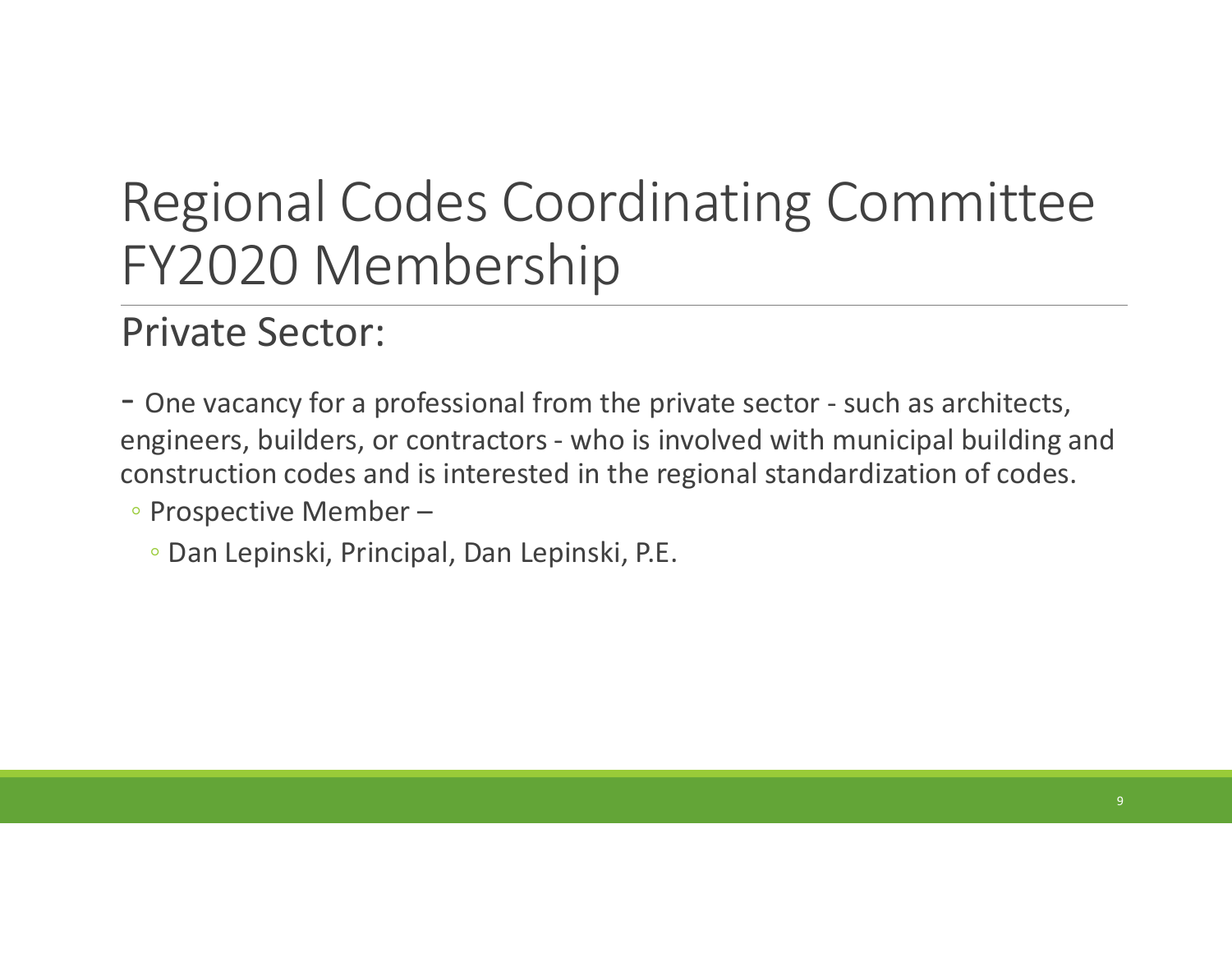5. Approval Sought for Appointment of RCCC Officers. David Kerr, City of Melissa, is serving as the current Chair with Jim Olk, City of Garland, serving as Vice-Chair.

6. Advisory Board Membership Discussion. NCTCOG will discuss the need for a chair for both the Energy and Green<br>Advisory Board and the Electrical Advisory Board. NCTCOG will<br>discuss the proposed changes to the by-laws, recommended<br>by a subcommittee, to address the need for a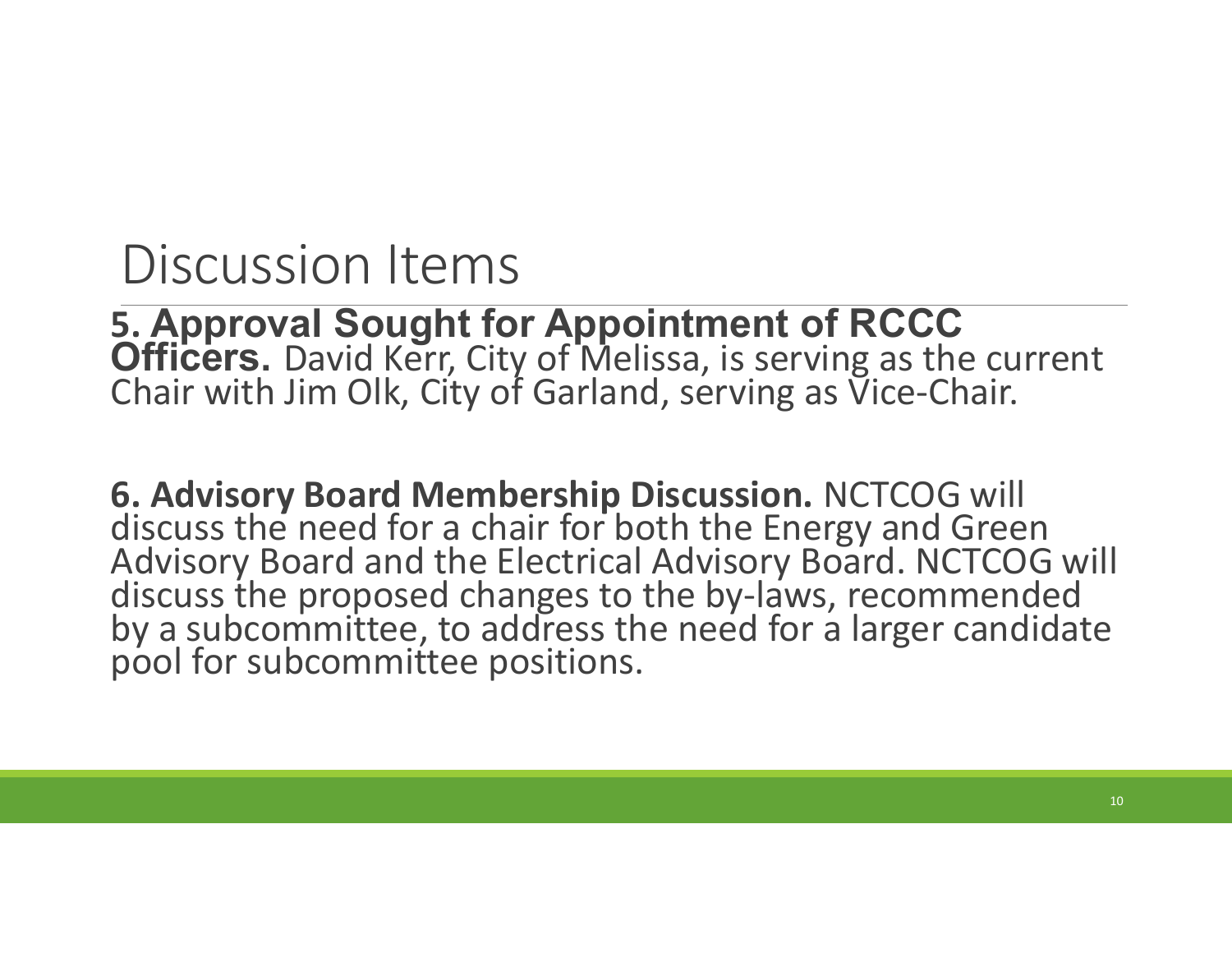#### 7. Regional Codes Work Program Funding.

- 
- Scussion Items<br>**Regional Codes Work Program Funding.**<br>I. Funding Goal for FY19 = \$100,000<br>II. Current Committed Funding for FY19 =<br>\$28,000 Scussion Items<br> **Regional Codes Work Program Funding.**<br>
I. Funding Goal for FY19 = \$100,000<br>
II. Current Committed Funding for FY19 =<br>
\$28,000 \$28,000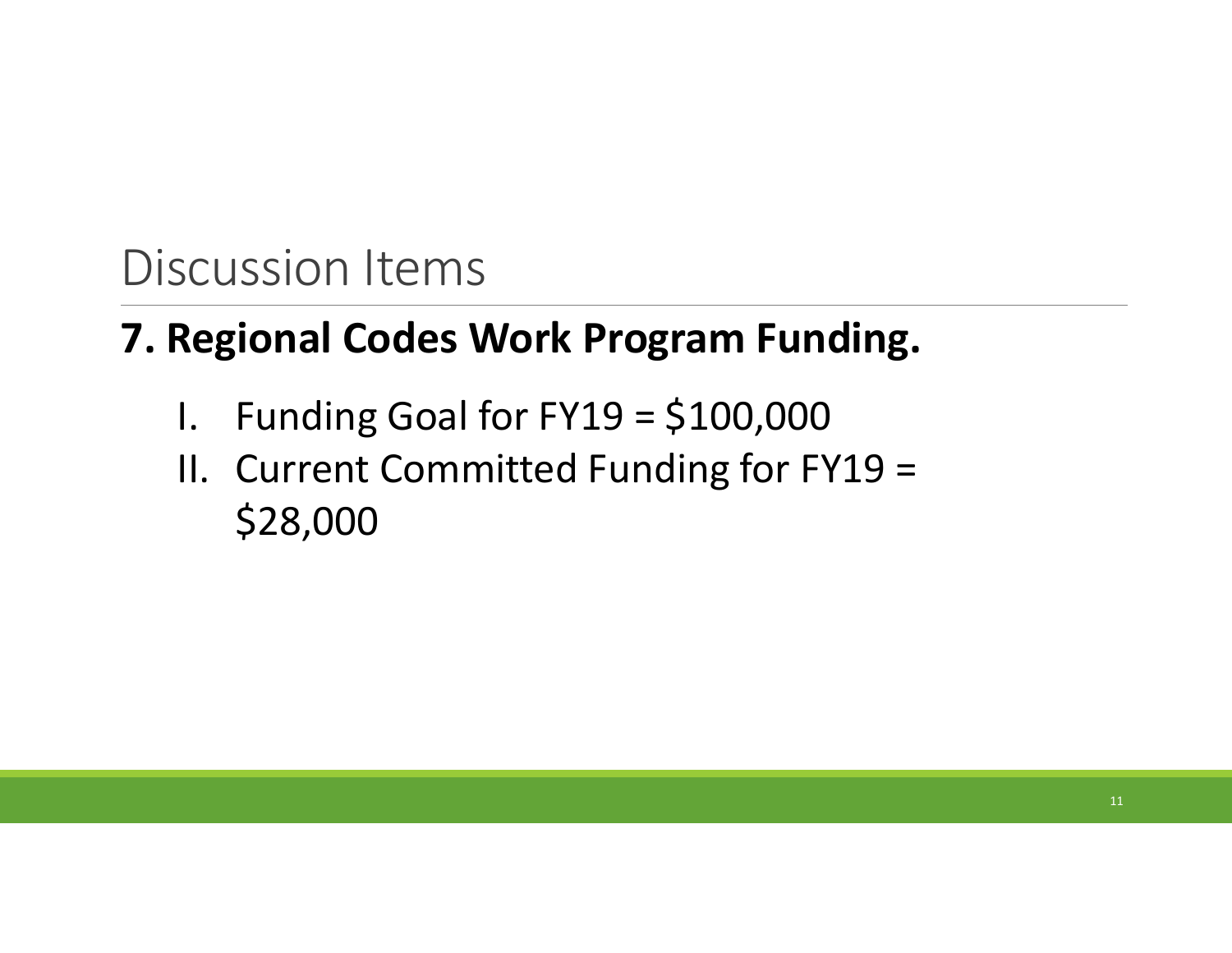## Current Funding (FY19).

| Town of Highland Park     | \$500                              |
|---------------------------|------------------------------------|
| City of Venus             | \$500                              |
| City of Sanger            | \$500                              |
| City of Rockwall          | \$1,400                            |
| City of Plano             | \$4,150                            |
| City of Murphy            | \$1,000                            |
| City of Mansfield         | \$2,150                            |
| City of Justin            | \$500                              |
| City of Garland           | \$4,150                            |
| City of Frisco            | \$3,250                            |
| City of Farmers Branch    | \$1,400                            |
| City of Edgecliff Village | \$500                              |
| City of Decatur           | \$500                              |
| City of Dallas            | \$7,500                            |
| <b>Entity</b>             | Amount Committed (As of 4/24/2019) |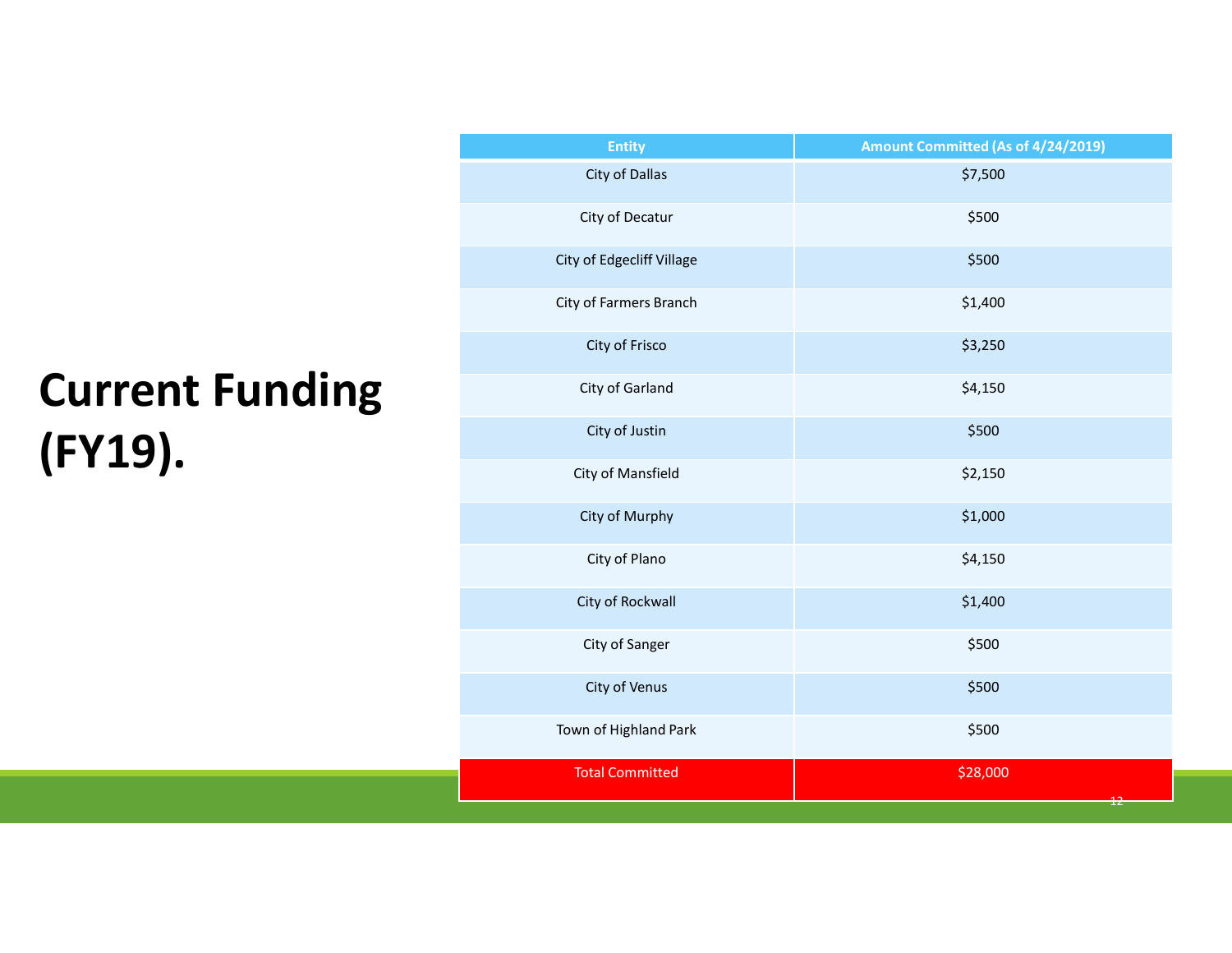#### 7. Regional Codes Work Program Funding - Notice requesting commitments for FY2020 Work Program will be sent in July 2019, and posted on the website

| <b>Population (NCTCOG</b><br><b>Estimates)</b> | <b>Cost</b> |  |
|------------------------------------------------|-------------|--|
| 1 million+                                     | \$7,500     |  |
| 750,000-999,999                                | \$7,000     |  |
| 500,000-749,999                                | \$6,000     |  |
| 350,000-499,999                                | \$5,000     |  |
| 200,000 - 349,999                              | \$4,150     |  |
| 100,000-199,999                                | \$3,250     |  |
| 50,000-99,999                                  | \$2,150     |  |
| 25,000-49,999                                  | \$1,400     |  |
| 10,000-24,999                                  | \$1,000     |  |
| <b>Less than 10,000</b>                        | \$500       |  |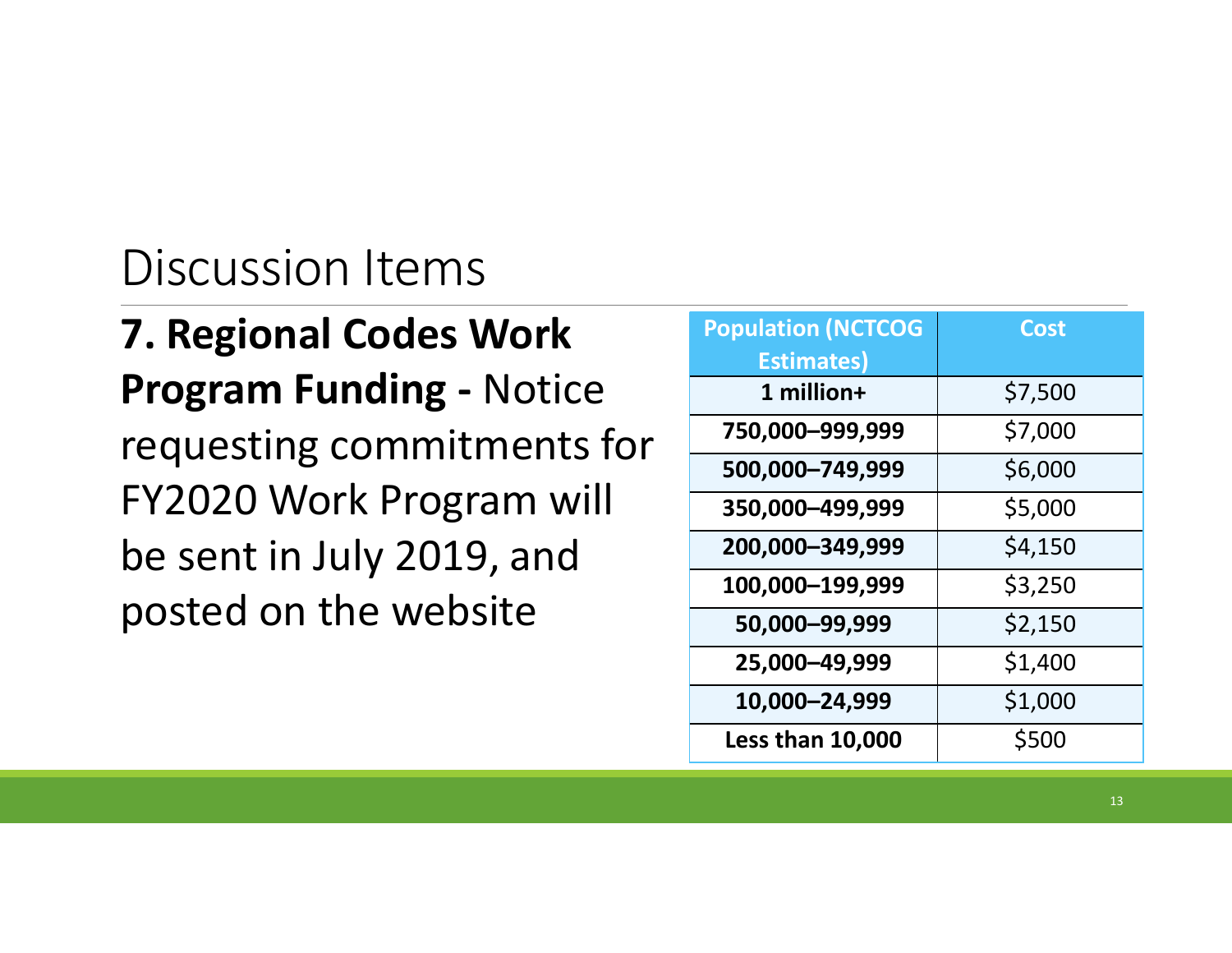#### 7. Anticipated Training Timeline and Topic Prioritization.

|                                                      | icipated Training Timeline and Topic Prioritization. |
|------------------------------------------------------|------------------------------------------------------|
| <b>Education/Training Deliverable</b>                | <b>Date</b>                                          |
| <b>Elected Official Training</b>                     | TBD                                                  |
| <b>Code Adoption Process Video</b>                   | <b>July 2019</b>                                     |
| <b>ESL/Energy Training</b>                           | Tentative: September, 2019                           |
| <b>Mobile Food Trucks and the</b><br><b>2018 IFC</b> | <b>August 29, 2019</b>                               |
| <b>Small City Roundtable</b>                         | September 2019                                       |
| <b>Education Video (Topic</b><br>discussion needed)  | December 2019                                        |
|                                                      |                                                      |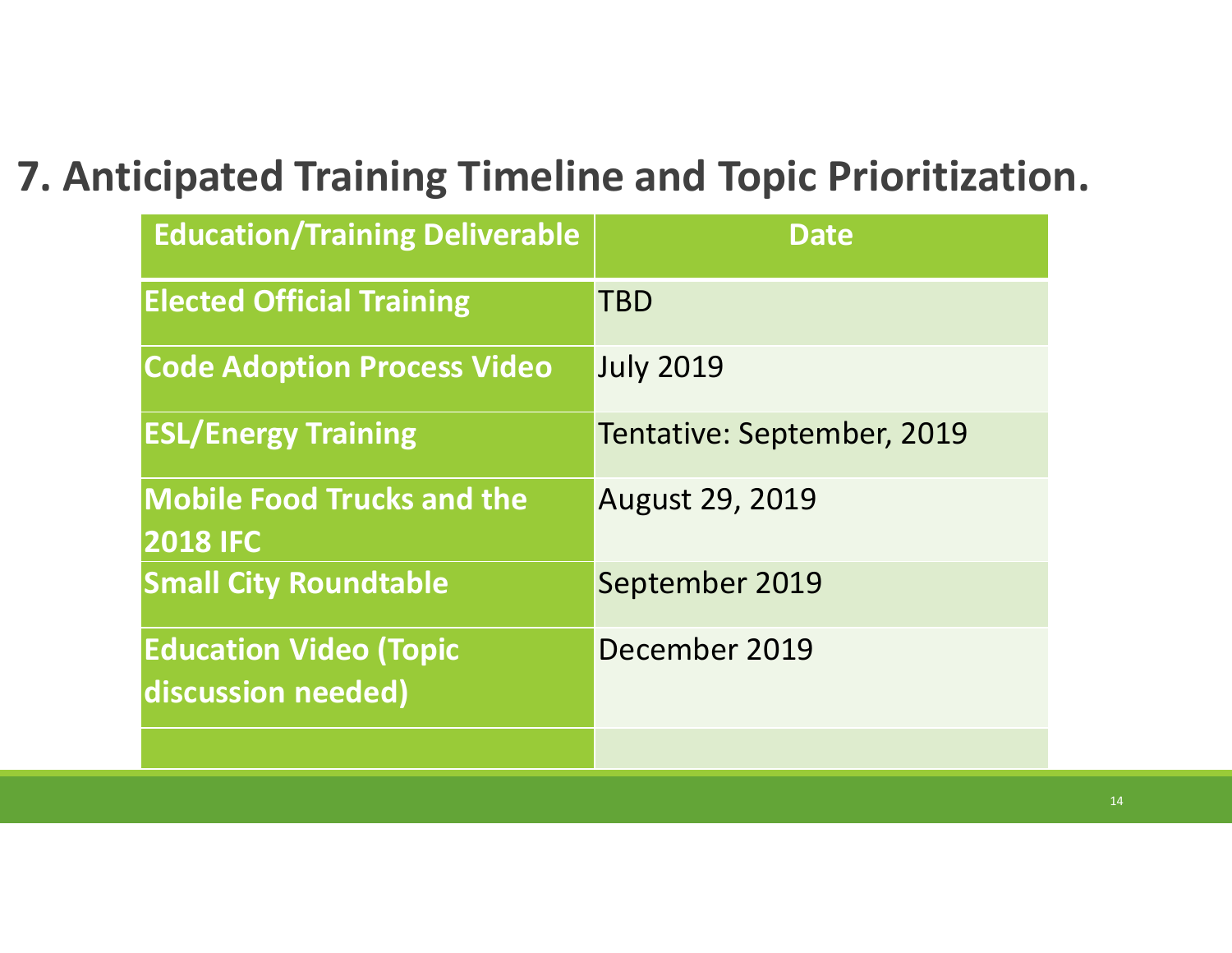#### 8. Code Adoption Process Educational Video.

NCTCOG will provide an update on the progress of the 30 second explainer video covering the code adoption process.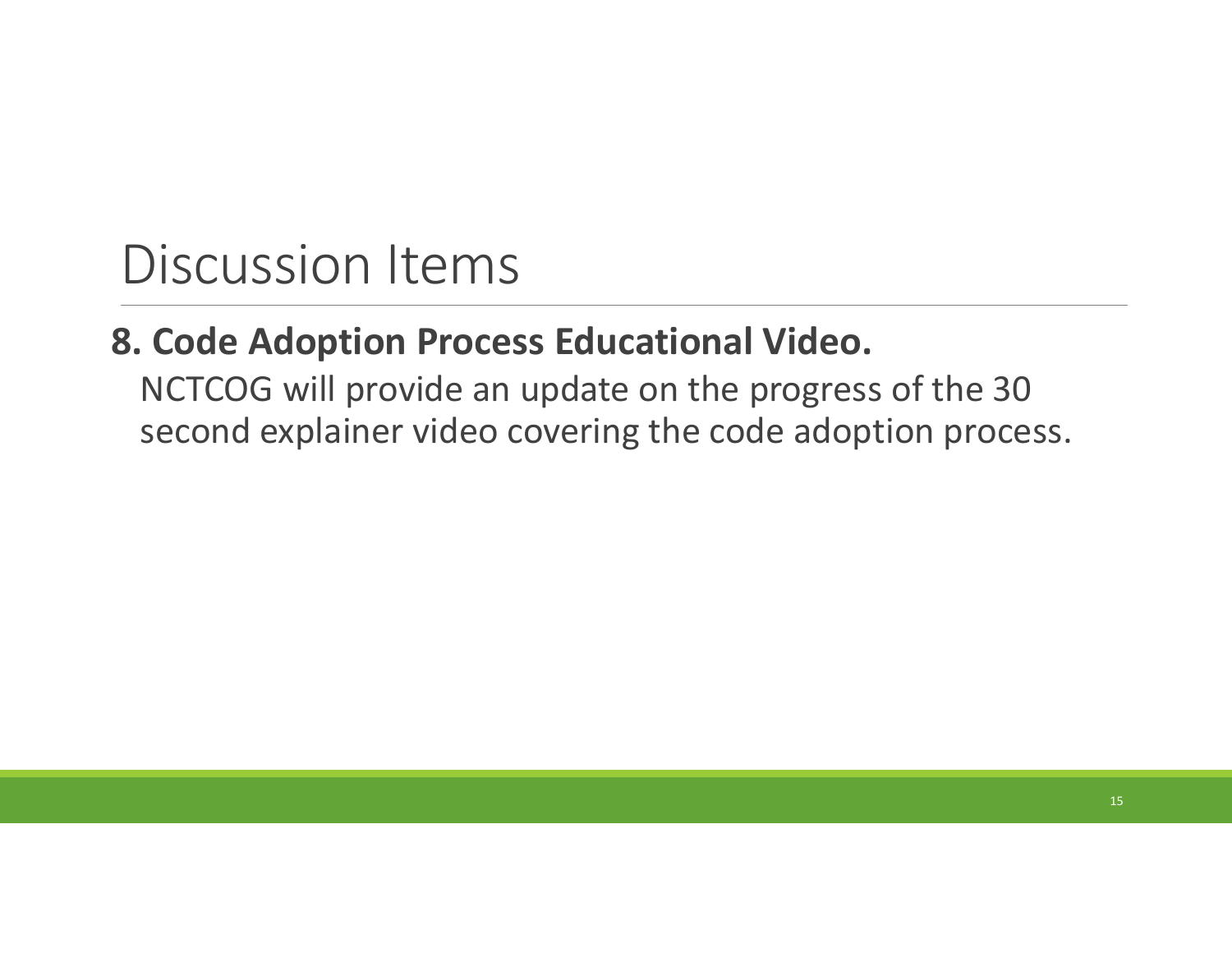# 9. Electronic Plan Review Submittal Subcommittee Update. Discussion Items<br> **Electronic Plan Review Submit<br>
pdate.**<br>
I. Met on May 14, 2019.<br>
II. The draft Electronic Plan Rev<br>
Guidelines is in progress and

- 
- Discussion Items<br> **Electronic Plan Review Submittal Subcommittee<br>
pdate.**<br>
I. Met on May 14, 2019.<br>
II. The draft Electronic Plan Review Submittal<br>
Guidelines is in progress and will be reviewed and<br>
discussed at the next Guidelines is in progress and will be reviewed and discussed at the next Subcommittee meeting.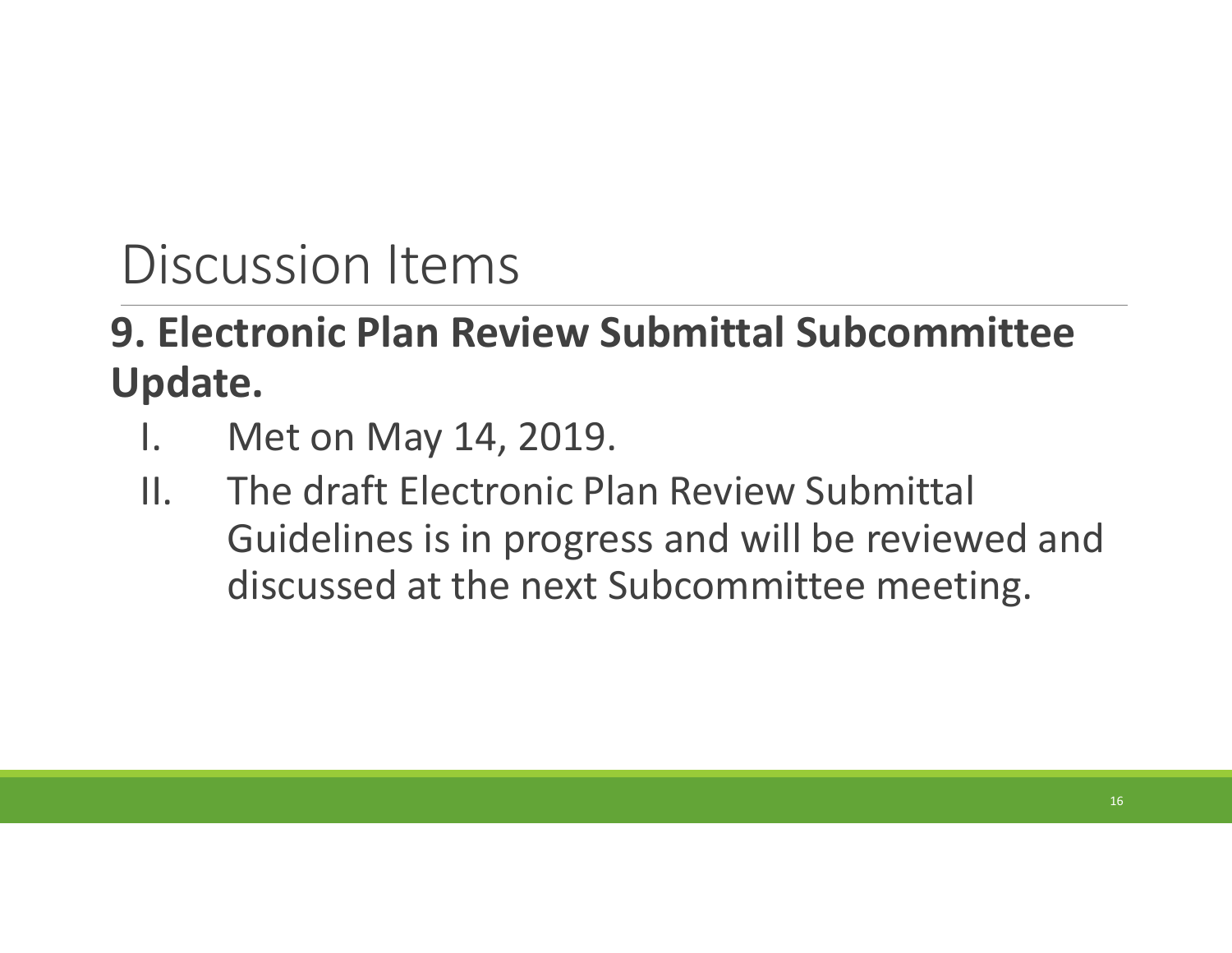## Other Business and Roundtable **Discussion**

#### 10. Future Agenda Items.

The committee can request future agenda items.

#### 11. Roundtable Topics/Other Business.

RCCC members and NCTCOG may share additional items of interest.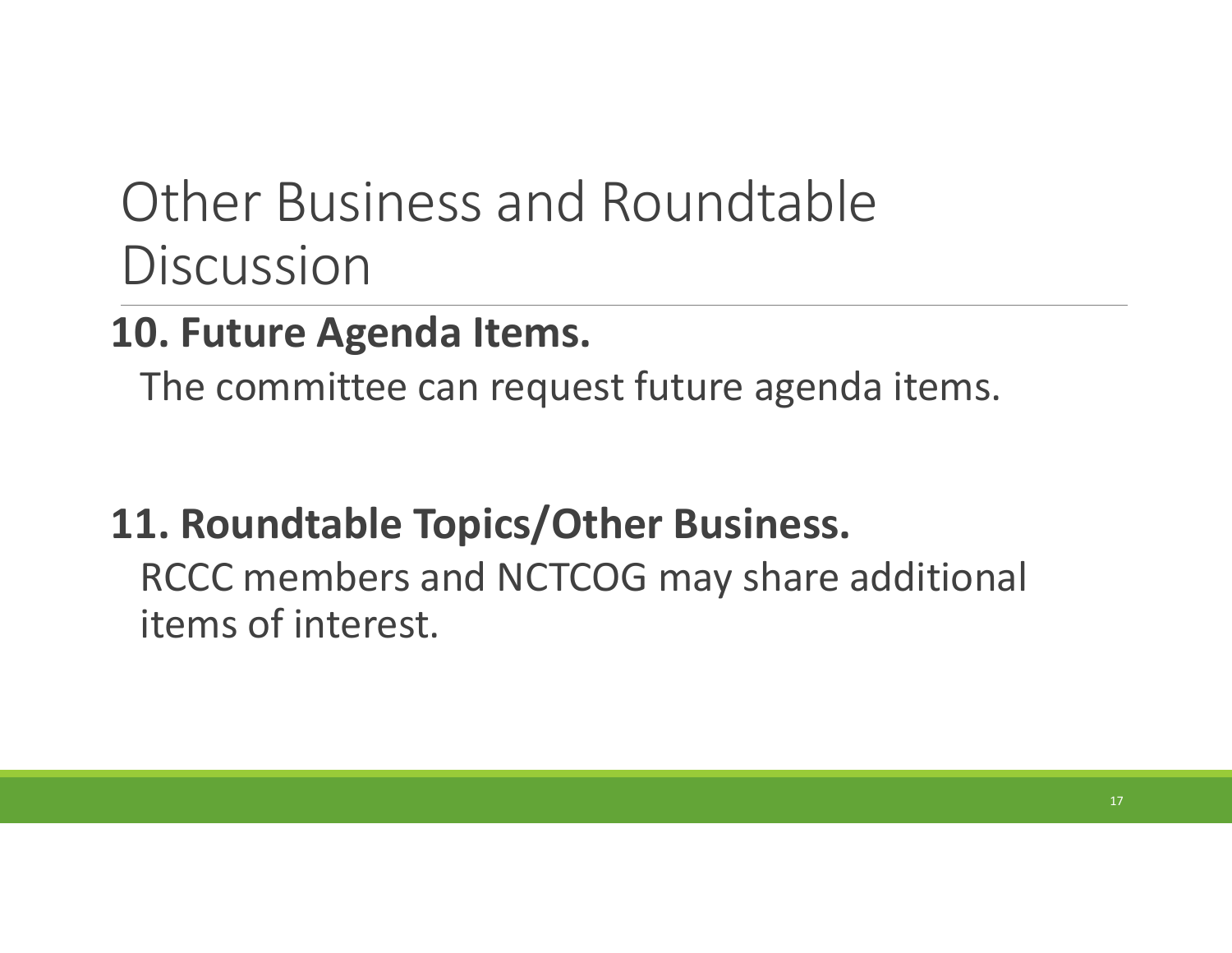## Other Business and Roundtable **Discussion**

#### 12. Schedule for the Next RCCC Meeting.

Other Business and Roundtable<br>Discussion<br>**2. Schedule for the Next RCCC Meeting.**<br>The next meeting date is <u>tentatively</u> scheduled for<br>Tuesday, October 15, 2019 at 9:30 AM in the Metroplex<br>Conference Room. Tuesday, October 15, 2019 at 9:30 AM in the Metroplex Conference Room.

#### 13. Adjournment.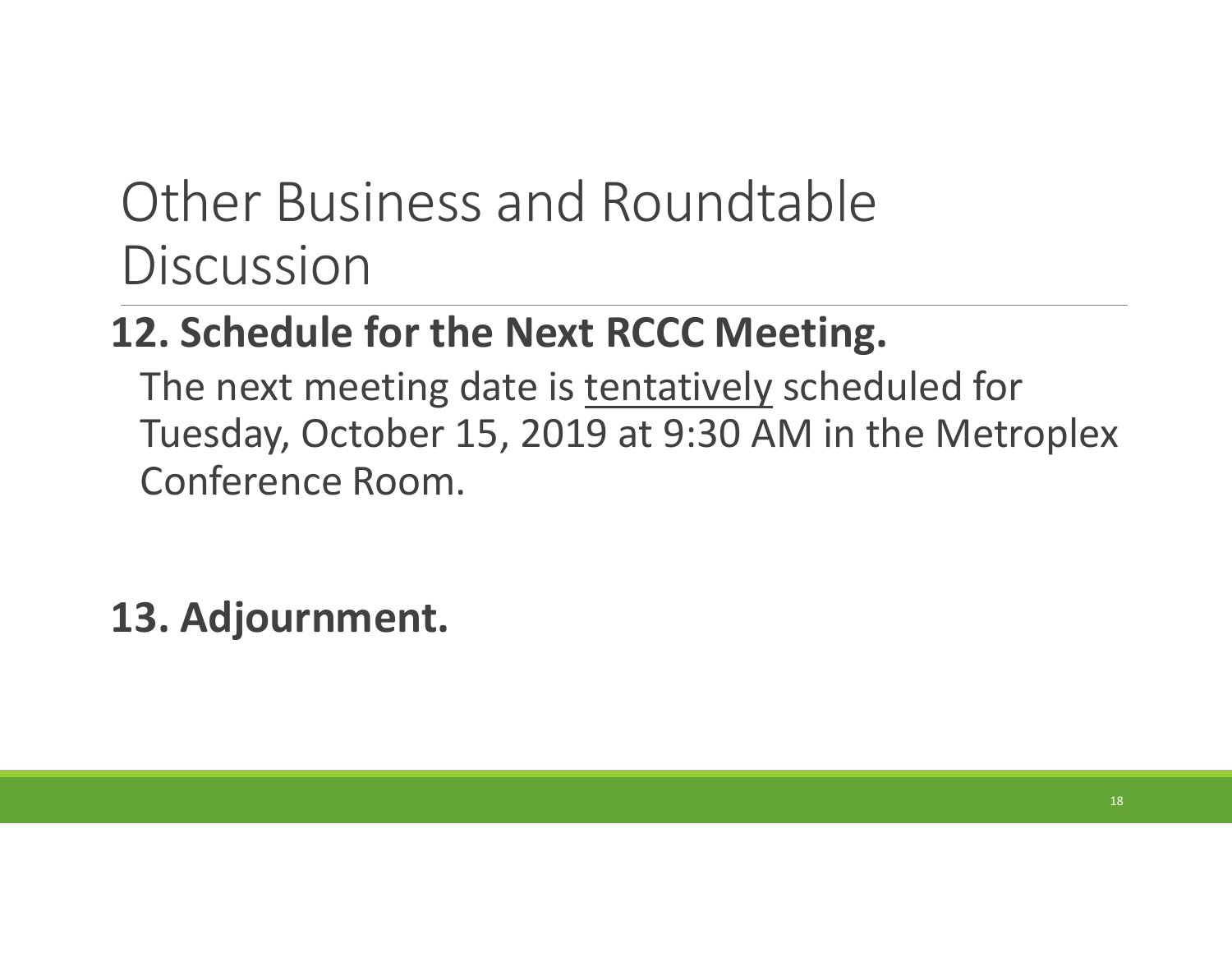## Other Items

# A list of available trainings are on our website at https://www.nctcog.org/envir/events Other Items<br> **A list of available trainings are on our website at**<br>
https://www.nctcog.org/envir/events<br>
<u>https://www.nctcog.org/envir/regional-building-codes/training</u> has inform<br>
on code-specific trainings, such as:<br>
Jul

•https://www.nctcog.org/envir/regional-building-codes/training has information on code-specific trainings, such as:

2019 Building Officials Association of Texas Annual Conference, August 6-9, 2019

Mobile Food Trucks and the 2018 IFC, August 29, 2019

2018 IBC Essentials, November 06, 2019